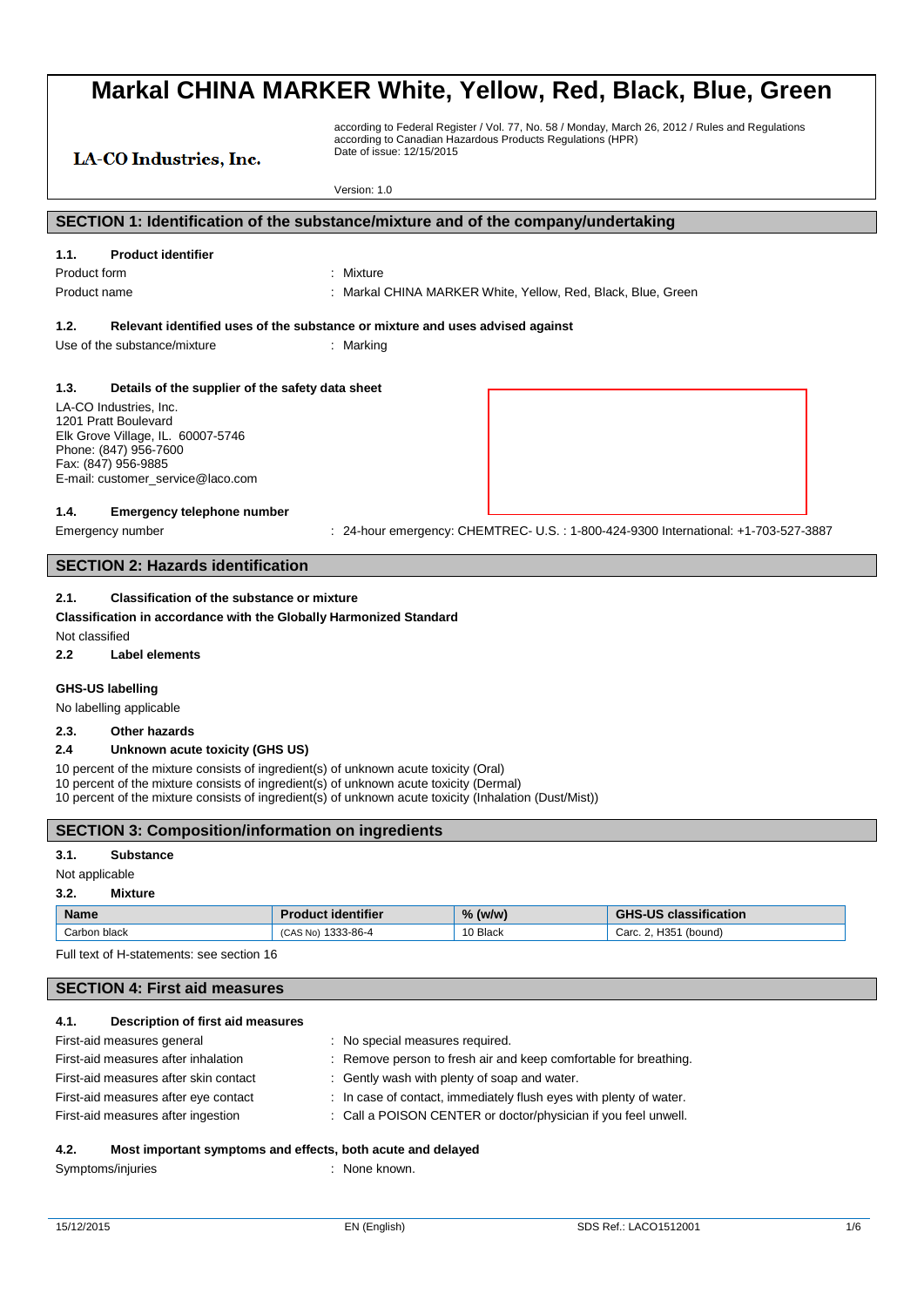#### Safety Data Sheet

according to Federal Register / Vol. 77, No. 58 / Monday, March 26, 2012 / Rules and Regulations according to Canadian Hazardous Products Regulations (HPR)

#### **4.3. Indication of any immediate medical attention and special treatment needed**

Treat symptomatically.

# **SECTION 5: Firefighting measures**

# **5.1. Extinguishing media** Suitable extinguishing media  $\qquad \qquad : \qquad$  Use extinguishing media appropriate for surrounding fire. Unsuitable extinguishing media : None known. **5.2. Special hazards arising from the substance or mixture** Fire hazard **in the state of the state of the state of the state of the state of the state of the state of the state of the state of the state of the state of the state of the state of the state of the state of the state o** Reactivity **Example 20** Reactivity **Reactivity Reactivity Reactivity Reactions** known. **5.3. Advice for firefighters** Firefighting instructions : Keep upwind. Protection during firefighting **intercontagata in the Contained Steathing apparatus.** Wear fire/flame resistant/retardant clothing. **SECTION 6: Accidental release measures**

### **6.1. Personal precautions, protective equipment and emergency procedures**

#### General measures **Seneral measures in the contract of the Contract Seneral measures**  $\cdot$  This product is not hazardous.

#### **6.1.1. For non-emergency personnel**

No additional information available

#### **6.1.2. For emergency responders**

No additional information available

#### **6.2. Environmental precautions**

Contains no substances known to be hazardous to the environment.

#### **6.3. Methods and material for containment and cleaning up**

For containment : Contain and collect as any solid.

# **6.4. Reference to other sections**

Section 7: safe handling.

# **SECTION 7: Handling and storage**

#### **7.1. Precautions for safe handling**

- Precautions for safe handling : Avoid contact with skin, eyes and clothing.
- Hygiene measures **induced areas in the state of the state of the state of the state of the state of the state of the state of the state of the Hygiene measures in the state of the state of the state of the state of the sta** smoking and when leaving work.

#### **7.2. Conditions for safe storage, including any incompatibilities**

Storage area : Store in dry, cool, well-ventilated area.

# **7.3. Specific end use(s)**

Marking.

#### **SECTION 8: Exposure controls/personal protection**

#### **8.1. Control parameters**

| Markal CHINA MARKER White, Yellow, Red, Black, Blue, Green |                                     |                      |  |  |
|------------------------------------------------------------|-------------------------------------|----------------------|--|--|
| <b>ACGIH</b>                                               | Not applicable                      |                      |  |  |
| <b>OSHA</b>                                                | Not applicable                      |                      |  |  |
| Carbon black (1333-86-4)                                   |                                     |                      |  |  |
| <b>ACGIH</b>                                               | ACGIH TWA (mg/m <sup>3</sup> )      | $3.5 \text{ mg/m}^3$ |  |  |
| <b>ACGIH</b>                                               | Remark (ACGIH)                      | <b>Bronchitis</b>    |  |  |
| <b>OSHA</b>                                                | OSHA PEL (TWA) (mg/m <sup>3</sup> ) | $3.5 \text{ mg/m}^3$ |  |  |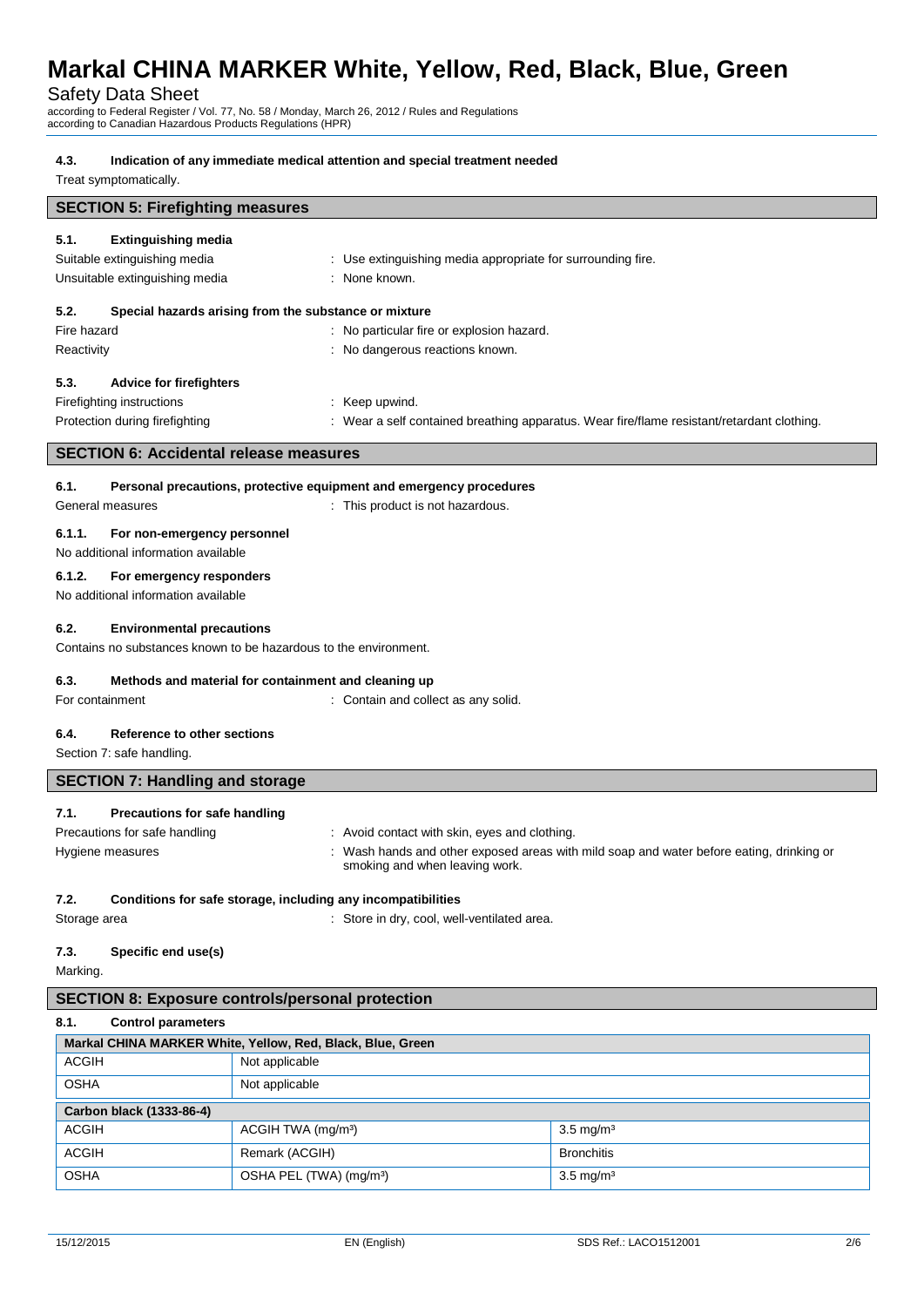### Safety Data Sheet

according to Federal Register / Vol. 77, No. 58 / Monday, March 26, 2012 / Rules and Regulations according to Canadian Hazardous Products Regulations (HPR)

|      | Carbon black (1333-86-4) |                             |                                                                                                                                                                                         |
|------|--------------------------|-----------------------------|-----------------------------------------------------------------------------------------------------------------------------------------------------------------------------------------|
|      | Canada (Quebec)          | $VEMP$ (mg/m <sup>3</sup> ) | 10 mg/m <sup>3</sup> (Fibres de carbone et de graphite; Poussière<br>totale)<br>5 mg/m <sup>3</sup> (Fibres de carbone et de graphite; Poussière<br>respirable)<br>$3.5 \text{ mg/m}^3$ |
| 8.2. | <b>Exposure controls</b> |                             |                                                                                                                                                                                         |

| Appropriate engineering controls | : None known.            |
|----------------------------------|--------------------------|
| Hand protection                  | : None under normal use. |
| Eye protection                   | : None under normal use. |
| Respiratory protection           | : None under normal use. |

#### **SECTION 9: Physical and chemical properties**

| Information on basic physical and chemical properties<br>9.1. |                             |
|---------------------------------------------------------------|-----------------------------|
| Physical state                                                | : Solid                     |
| Appearance                                                    | A solid crayon-like marker. |
| Colour                                                        | Variable.                   |
| Odour                                                         | odourless.                  |
| Odour threshold                                               | No data available           |
| рH                                                            | No data available           |
| Relative evaporation rate (butyl acetate=1)                   | No data available           |
| Melting point                                                 | No data available           |
| Freezing point                                                | No data available           |
| Boiling point                                                 | No data available           |
| Flash point                                                   | No data available           |
| Auto-ignition temperature                                     | No data available           |
| Decomposition temperature                                     | No data available           |
| Flammability (solid, gas)                                     | No data available           |
| Vapour pressure                                               | No data available           |
| Relative vapour density at 20 °C                              | No data available           |
| Relative density                                              | No data available           |
| Solubility                                                    | insoluble in water.         |
| Log Pow                                                       | No data available           |
| Log Kow                                                       | No data available           |
| Viscosity, kinematic                                          | No data available           |
| Viscosity, dynamic                                            | No data available           |
| <b>Explosive properties</b>                                   | No data available           |
| Oxidising properties                                          | No data available           |
| <b>Explosive limits</b>                                       | No data available           |
|                                                               |                             |

### **9.2. Other information**

VOC content : 0 %

# **SECTION 10: Stability and reactivity**

### **10.1. Reactivity**

No dangerous reactions known.

#### **10.2. Chemical stability** Stable under normal conditions.

# **10.3. Possibility of hazardous reactions**

Hazardous polymerization will not occur. **10.4. Conditions to avoid**

# None known.

**10.5. Incompatible materials** None known.

**10.6. Hazardous decomposition products** None known.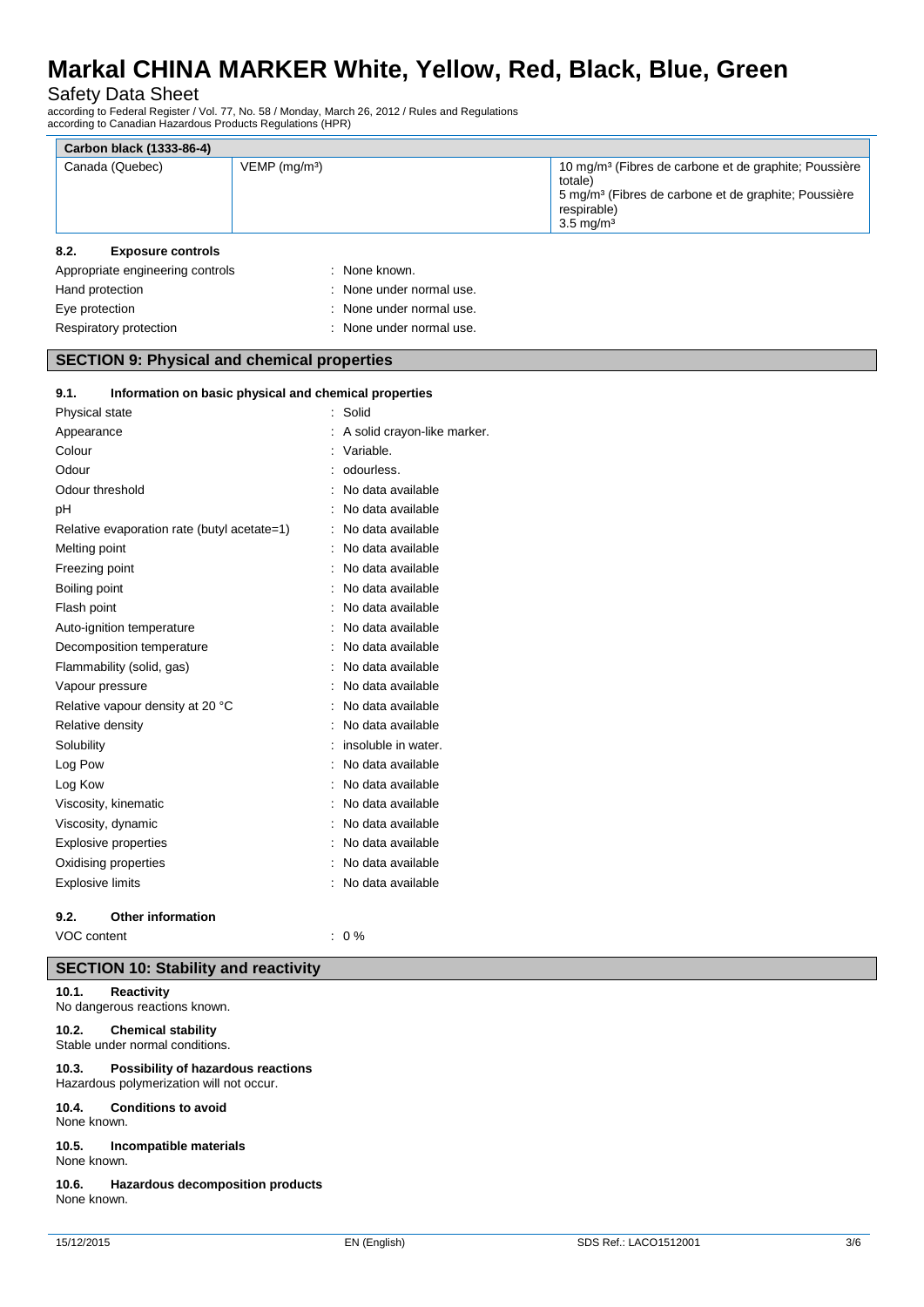# Safety Data Sheet

according to Federal Register / Vol. 77, No. 58 / Monday, March 26, 2012 / Rules and Regulations according to Canadian Hazardous Products Regulations (HPR)

| <b>SECTION 11: Toxicological information</b>                   |                                                                           |
|----------------------------------------------------------------|---------------------------------------------------------------------------|
| 11.1.<br>Information on toxicological effects                  |                                                                           |
| <b>Acute toxicity</b>                                          | : Not classified                                                          |
|                                                                |                                                                           |
| Carbon black (1333-86-4)                                       |                                                                           |
| LD50 oral rat                                                  | > 8000 mg/kg                                                              |
| LC50 inhalation rat (mg/l)                                     | $> 4.6$ mg/m <sup>3</sup> 4 h                                             |
| Skin corrosion/irritation                                      | Not classified                                                            |
| Serious eye damage/irritation                                  | Not classified                                                            |
| Respiratory or skin sensitisation                              | Not classified                                                            |
| Germ cell mutagenicity                                         | Not classified                                                            |
| Carcinogenicity                                                | Not classified.                                                           |
| Carbon black (1333-86-4)                                       |                                                                           |
| IARC group                                                     | 2B - Possibly carcinogenic to humans, Inhalation of dust                  |
| National Toxicology Program (NTP) Status                       | Not listed in carcinogenicity class                                       |
| <b>Reproductive toxicity</b>                                   | Not classified                                                            |
| Specific target organ toxicity (single                         | : Not classified                                                          |
| exposure)                                                      |                                                                           |
|                                                                |                                                                           |
| Specific target organ toxicity (repeated<br>exposure)          | : Not classified                                                          |
|                                                                |                                                                           |
| <b>Aspiration hazard</b>                                       | : Not classified                                                          |
| Potential adverse human health effects and symptoms            |                                                                           |
| Likely routes of exposure                                      | : Inhalation; Skin and eye contact                                        |
| <b>SECTION 12: Ecological information</b>                      |                                                                           |
|                                                                |                                                                           |
| 12.1<br><b>Toxicity</b><br>No additional information available |                                                                           |
| 12.2.<br>Persistence and degradability                         |                                                                           |
|                                                                |                                                                           |
| Carbon black (1333-86-4)                                       |                                                                           |
| Persistence and degradability                                  | Not readily biodegradable.                                                |
| 12.3.<br><b>Bioaccumulative potential</b>                      |                                                                           |
| No additional information available                            |                                                                           |
| 12.4.<br><b>Mobility in soil</b>                               |                                                                           |
| No additional information available                            |                                                                           |
| 12.5.<br>Other adverse effects                                 |                                                                           |
| No additional information available                            |                                                                           |
| <b>SECTION 13: Disposal considerations</b>                     |                                                                           |
|                                                                |                                                                           |
| 13.1<br><b>Waste treatment methods</b>                         |                                                                           |
| Waste disposal recommendations                                 | : Dispose in a safe manner in accordance with local/national regulations. |
| <b>SECTION 14: Transport information</b>                       |                                                                           |
|                                                                |                                                                           |
| In accordance with DOT and TDG                                 |                                                                           |
| Not considered a dangerous good for transport regulations      |                                                                           |
| Proper Shipping Name (ADR)                                     | : Not applicable                                                          |
| Transport hazard class(es) (ADR)                               |                                                                           |
| <b>Transport by sea</b>                                        |                                                                           |
| Transport hazard class(es) (IMDG)                              |                                                                           |
|                                                                |                                                                           |
| Air transport                                                  |                                                                           |
| Transport hazard class(es) (IATA)                              |                                                                           |
|                                                                |                                                                           |
| <b>SECTION 15: Regulatory information</b>                      |                                                                           |
| 15.1. US Federal regulations                                   |                                                                           |
| Carbon black (1333-86-4)                                       |                                                                           |

Listed on the United States TSCA (Toxic Substances Control Act) inventory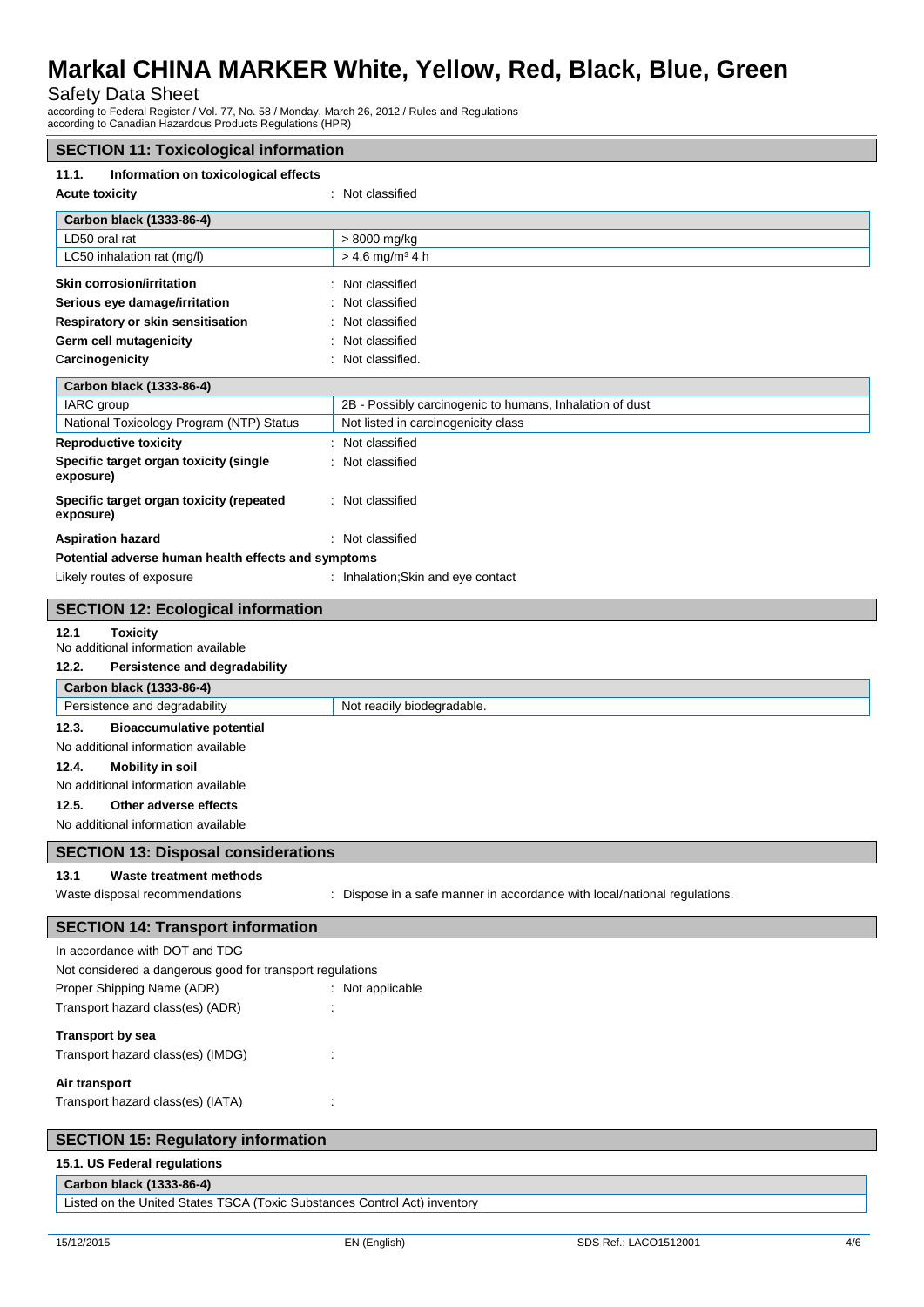### Safety Data Sheet

according to Federal Register / Vol. 77, No. 58 / Monday, March 26, 2012 / Rules and Regulations according to Canadian Hazardous Products Regulations (HPR)

#### **15.2. International regulations**

#### **CANADA**

#### **Carbon black (1333-86-4)**

Listed on the Canadian DSL (Domestic Substances List) inventory

#### **EU-Regulations**

**Carbon black (1333-86-4)**

Listed on the EEC inventory EINECS (European Inventory of Existing Commercial Chemical Substances)

#### **National regulations**

#### **Markal CHINA MARKER White, Yellow, Red, Black,** Blue, Green

All components are listed on the EEC inventory European Inventory of Existing Commercial Chemical Substances (EINECS) All ingredients are listed in the Toxic Substances Control Act (TSCA)

All ingredients are listed on the Canadian Domestic Substances List (DSL) or Non-Domestic Substances List (NDSL)

#### **15.3. US State regulations**

**Markal CHINA MARKER White, Yellow, Red, Black, Blue, Green** 

| State or local regulations                                  |                                                                   | The carbon black in this product is bound and is not respirable.<br>California Prop. 65 warnings are not required. |                                                                            |                                      |
|-------------------------------------------------------------|-------------------------------------------------------------------|--------------------------------------------------------------------------------------------------------------------|----------------------------------------------------------------------------|--------------------------------------|
| Carbon black (1333-86-4)                                    |                                                                   |                                                                                                                    |                                                                            |                                      |
| U.S. - California -<br>Proposition 65 -<br>Carcinogens List | U.S. - California -<br>Proposition 65 -<br>Developmental Toxicity | U.S. - California -<br>Proposition 65 -<br>Reproductive Toxicity -<br>Female                                       | U.S. - California -<br>Proposition 65 -<br>Reproductive Toxicity -<br>Male | Non-significant<br>risk level (NSRL) |
| Yes                                                         | No                                                                | No                                                                                                                 | <b>No</b>                                                                  |                                      |
| Carbon black (1333-86-4)                                    |                                                                   |                                                                                                                    |                                                                            |                                      |

U.S. - New Jersey - Right to Know Hazardous Substance List

#### **SECTION 16: Other information**

| : ACGIH (American Conference of Governement Industrial Hygienists).<br>Data sources |                                                                                                                                                         |
|-------------------------------------------------------------------------------------|---------------------------------------------------------------------------------------------------------------------------------------------------------|
|                                                                                     | European Chemicals Agency (ECHA) C&L Inventory database. Accessed at<br>http://echa.europa.eu/web/quest/information-on-chemicals/cl-inventory-database. |
|                                                                                     | Krister Forsberg and S.Z. Mansdorf, "Quick Selection Guide to Chemical Protective Clothing",<br>Fifth Edition.                                          |
|                                                                                     | National Fire Protection Association. Fire Protection Guide to Hazardous Materials: 10th<br>edition.                                                    |
|                                                                                     | OSHA 29CFR 1910.1200 Hazard Communication Standard.                                                                                                     |
|                                                                                     | TSCA Chemical Substance Inventory. Accessed at<br>http://www.epa.gov/oppt/existingchemicals/pubs/tscainventory/howto.html.                              |
| Abbreviations and acronyms                                                          | : ATE: Acute Toxicity Estimate. CAS (Chemical Abstracts Service) number.                                                                                |
|                                                                                     | CLP: Classification, Labelling, Packaging.                                                                                                              |
|                                                                                     | EC50: Environmental Concentration associated with a response by 50% of the test population.                                                             |
|                                                                                     | GHS: Globally Harmonized System (of Classification and Labeling of Chemicals).                                                                          |
|                                                                                     | LD50: Lethal Dose for 50% of the test population.                                                                                                       |
|                                                                                     | OSHA: Occupational Safety & Health Administration.                                                                                                      |
|                                                                                     | PBT: Persistent, Bioaccumulative, Toxic.                                                                                                                |
|                                                                                     | TWA: Time Weight Average.                                                                                                                               |
|                                                                                     | <b>TSCA: Toxic Substances Control Act.</b>                                                                                                              |
| Other information                                                                   | None.                                                                                                                                                   |
| NFPA health hazard                                                                  | : 0 - Exposure under fire conditions would offer no hazard<br>beyond that of ordinary combustible materials.                                            |
| NFPA fire hazard                                                                    | : 1 - Must be preheated before ignition can occur.                                                                                                      |
| <b>NFPA</b> reactivity                                                              | : 0 - Normally stable, even under fire exposure conditions,<br>$\bf{0}$<br>$\bf{0}$<br>and not reactive with water.                                     |
|                                                                                     |                                                                                                                                                         |
| Full text of H-statements:                                                          |                                                                                                                                                         |
| H351                                                                                | Suspected of causing cancer                                                                                                                             |
|                                                                                     |                                                                                                                                                         |
| SDS Prepared by: The Redstone Group, LLC<br>6077 Frantz Rd.                         |                                                                                                                                                         |